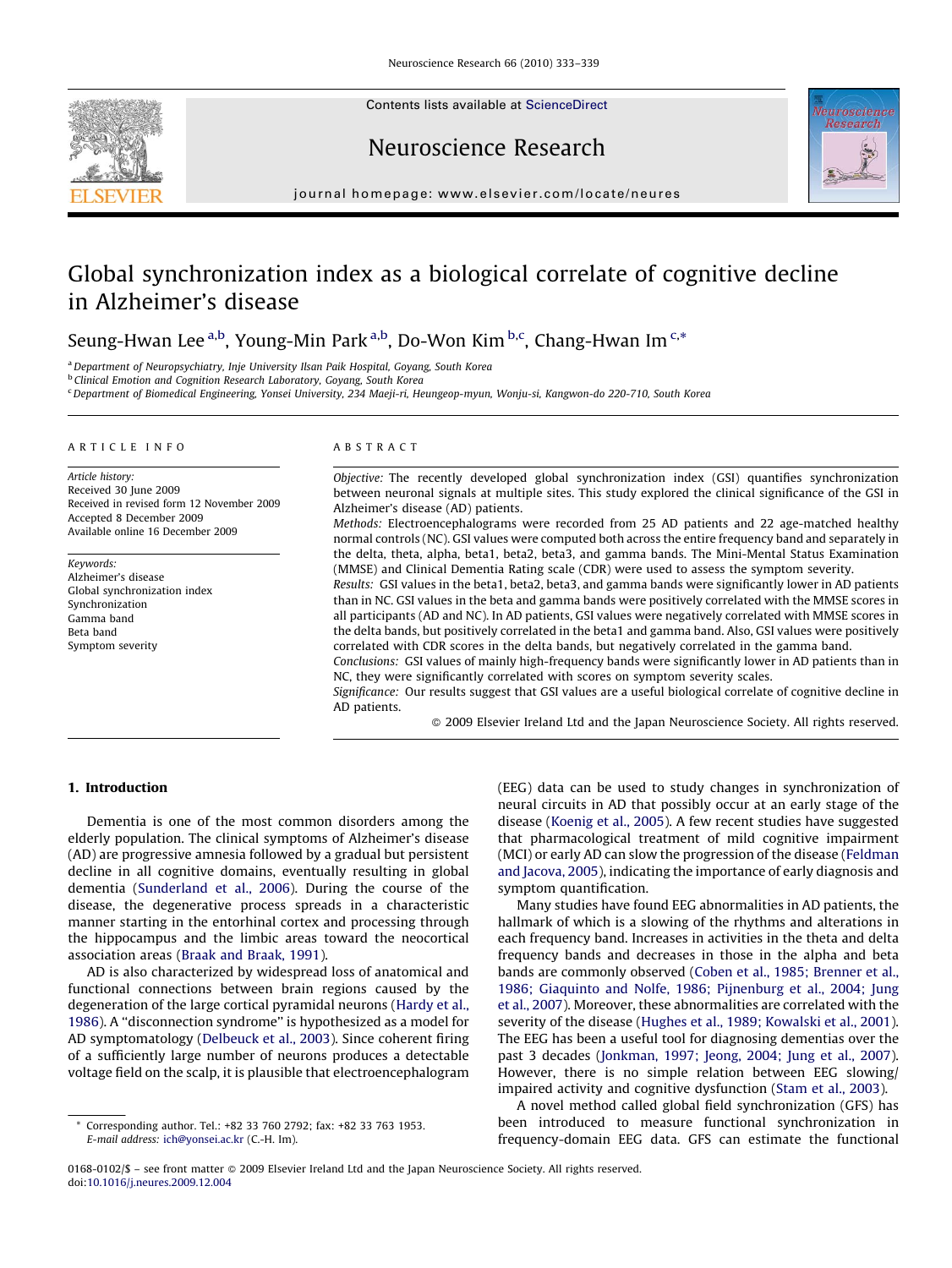connectivity between brain processes in different EEG frequency bands. In contrast to coherence, where the stability of the phase relation between two preselected electrodes across analysis epochs is assessed and usually taken as an indicator of cooperativity between the underlying regions, GFS makes no assumption about the spatial location of the activity [\(Koenig et al.,](#page-5-0) [2005\)](#page-5-0). [Koenig et al. \(2001\)](#page-5-0) performed the first clinical study using GFS in schizophrenic patients, and found that the GFS in the theta band was decreased in schizophrenic patients who had never received medication and had experienced the acute onset of their first episode of positive symptomatology, indicating a loosened functional connectivity of processes at these frequencies. A conceptually similar method called Omega complexity was published with a first summary of results and the method earlier ([Wackermann, 1999\)](#page-6-0). Omega complexity produces a single value for the complexity of multichannel brain electric field data. [Yoshimura et al. \(2004\)](#page-6-0) found that the values of Omega complexity were significantly higher in patients with mild AD than in agematched healthy normal controls (NC). From previous studies showing decreased synchronization and increased Omega complexity in AD patients, we assume that the interneuronal synchronization and loosening (complexity) are inversely related.

The early application of GFS in AD showed that GFS values were reduced in the alpha, beta, and gamma bands, and increased in the delta band [\(Koenig et al., 2005](#page-5-0)). That study used GFS to analyze EEG databases from New York (264 subjects) and Stockholm (155 subjects), including NC and patients with varying degrees of cognitive decline or AD. The relation between GFS and the degree of cognitive decline was similar for all subjects, and varied with the frequency band, with the effects being most pronounced in the alpha band. There was an almost continuous decrease of GFS with increasing cognitive impairments in the New York group. In the Stockholm data set, the GFS values were lower in patients with a diagnosis of probable AD than in all the other groups ([Koenig et al.,](#page-5-0) [2005\)](#page-5-0). [Park et al. \(2008\)](#page-5-0) also found that GFS values in the entire frequency band and in the low beta (13–18 Hz), middle beta (19– 21 Hz), and high beta (22–30 Hz) bands were lower in AD patients than in NC, and that GFS values in the entire frequency band and in the alpha, low beta, middle beta, and high beta bands were positively correlated with the scores in the Mini-Mental Status Examination (MMSE) and negatively correlated with Clinical Dementia Rating scale (CDR) scores in the combined group (AD patients and NC). In AD patients, GFS values were positively correlated with MMSE scores in the entire frequency band and in the low beta and high beta bands, and with CDR scores in the delta band.

A new synchronization index for analyzing multiple time series was recently proposed by [Li et al. \(2007\)](#page-5-0). The new method, which we refer to here as the global synchronization index (GSI), can quantify the global synchronization from multiple oscillators and the neuronal population as measured by multiple electrodes. The new measure is derived from the largest eigenvalue of a correlation matrix produced by an equal-time correlation method. Equal-time correlation matrix is a method to measure synchronization when the delay between two signals is very small. All elements of the equal-time correlation matrix varies from –1 to 1, meaning prefect anti-correlation to perfect correlation between two time series. Lie et al. verified their method by applying it to an in vitro model of epileptic seizures and demonstrated that their method can successfully estimate global synchronization between multiple time series. Unlike the conventional methods to measure synchronization between two time series such as cross-correlation, mutual information, coherence, and phase synchronization, the new method can estimate global synchronization of multiple time series. Moreover, [Li et al. \(2007\)](#page-5-0) insisted that the new method has the advantage over the other global synchronization measures in that their method gives information about the strength of the synchronized cluster and has no need to determine a threshold. But it is hard to evaluate the superiority between two synchronization methods, because these two methods have their own strength to calculate the EEG synchrony.

Our earlier report showed that GFS is a useful method to evaluate the symptom severity of AD patients ([Park et al., 2008\)](#page-5-0). As a second attempt, the present study compared GSI values between AD patients and NC, and investigated the correlation between the GSI values in each frequency band and the symptom severity of AD. Furthermore, we evaluated whether GSI values are a useful indicator of cognitive decline in AD patients. The use of multiple synchronization indexes to evaluate the EEG of AD patients has produced slightly different findings, with there still being no definitive consensus about EEG synchronization in AD patients. The GSI is a newly developed synchronization index that could be useful for exploring AD pathology. In this study we compared GSI values of AD patients and NC, and explored the clinical significance of this index in patients with AD.

# 2. Materials and methods

## 2.1. Subjects

The AD-patient group consisted of 25 subjects (20 females and 5 males) who fulfilled the Diagnostic and Statistical Manual of Mental Disorders, Fourth Edition (DSM-IV) criteria for the dementia of AD. They were recruited from patients visiting the Psychiatry Department of Inje University Ilsan Paik Hospital. Other medical conditions known to cause dementia were excluded by neurological, serological, and imaging tests including computed topography and magnetic resonance imaging. The AD patients were aged 73.8  $\pm$  7.2 (mean  $\pm$  SD) years, had received 5.1  $\pm$  4.6 years of education, and had been ill for  $32.2 \pm 20.6$  months [\(Table 1\)](#page-2-0). The symptom severity as quantified by the overall MMSE and CDR scores was  $17.9 \pm 3.8$  and  $1.3 \pm 0.5$ , respectively (the MMSE score ranges from 0 to 30, with a higher score indicating higher cognitive function, and the CDR score ranges from 0 to 5, with a higher score indicating lower cognitive and behavioral function). All AD patients were taking anti-dementic medications [donepezil (range  $5-10$  mg)  $N = 21$ ; galantamine (range 8–24 mg)  $N = 4$ ].

The NC group consisted of 22 volunteers (9 females and 13males) with no personal history of psychiatric or neurological abnormalities. They were recruited from social communities around the hospital through poster and local newspaper. There was no EEG screening of recruited normal control subjects to restrict the variety of EEG types among the subjects. Their EEG data had no particular finding under visual inspection even though there was no EEG screening of recruited normal control subjects. They were aged 72.8  $\pm$  4.5 years, had received 5.8  $\pm$  4.7 years of education, and had an MMSE score of  $26.1 \pm 1.4$  and a CDR score of 0. The education level varies greatly in Korean elderly subjects, and the MMSE score can be significantly influenced by the education level and age even in healthy subjects [\(Lee et al., 2004](#page-5-0)). It has been shown that the education level is a critical factor toconsiderwhen studyingADpatients inKorea ([Han et al.,](#page-5-0) [2008\)](#page-5-0). We therefore matched the duration of education as well as the age when comparing between the two groups. Because the sex distribution differed between the two groups, and sex is an important variable that can influence the education duration and acquired intelligence in Korean elderly ([Lee et al., 2004; Han et al., 2008\)](#page-5-0). So we used Mann–Whitney U-test for comparing clinical characteristic between both genders in each AD and NC groups. But we did not find any significant differences between both genders ([Table 1\)](#page-2-0). So we could assume that the gender was no longer significant controlling variable in this cohort.All of the participants in this study signedwritten informed-consent forms approved by the Institutional Review Board of Inje University Ilsan Paik Hospital prior to their participation.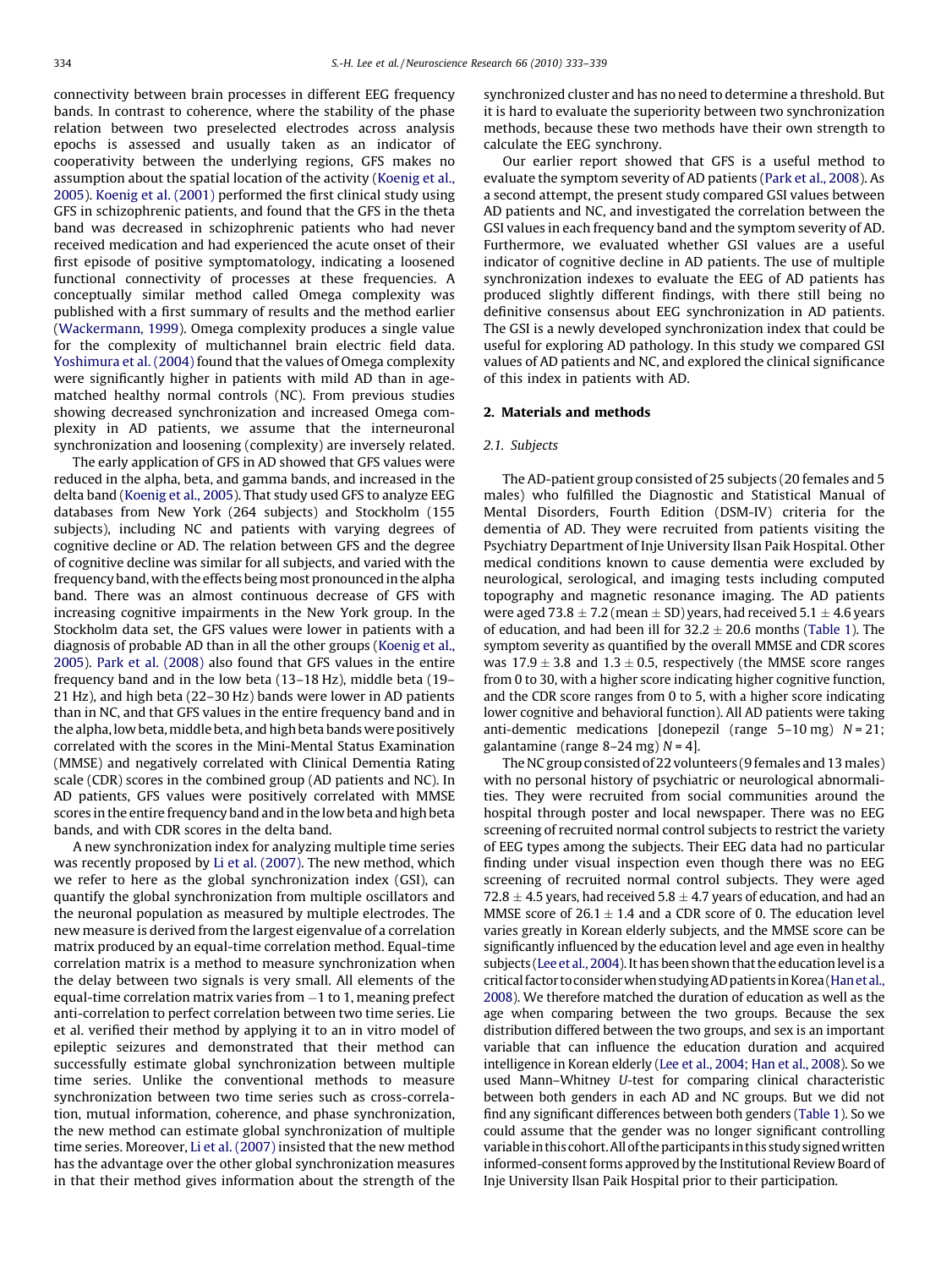## <span id="page-2-0"></span>Table 1

Clinical characteristics of patients with Alzheimer's disease (AD) and normal controls (NC).

|                              | $AD(N=25)$                   |                           | $NC(N=22)$                  | P                              |
|------------------------------|------------------------------|---------------------------|-----------------------------|--------------------------------|
| Age (years)                  |                              | $73.8 \pm 7.2$            |                             | 0.57                           |
| Females:males                | 20:5                         |                           |                             | < 0.01                         |
| Education duration (years)   | $5.1 \pm 4.6$                |                           | $5.8 \pm 4.7$               | 0.66                           |
| MMSE score                   | $18.2 \pm 3.7$               |                           | $26.1 \pm 1.4$              | < 0.01                         |
| CDR score                    | $1.2 \pm 0.5$                |                           | $0.0 \pm 0.0$               | ${<}0.01$                      |
| Duration of illness (months) | $32.2 \pm 20.6$              |                           |                             |                                |
|                              | Female <sup>a</sup> $(N=20)$ | Male <sup>a</sup> $(N=5)$ | Female <sup>b</sup> $(N=9)$ | Male <sup>b</sup> ( $N = 13$ ) |
| Age (years)                  | $73.4 \pm 7.7$               | $75.4 \pm 5.1$            | $73.0 \pm 4.5$              | $72.6 \pm 4.6$                 |
| Education duration (years)   | $4.7 \pm 4.7$                | $8.0 \pm 3.4$             | $5.5 \pm 4.3$               | $6.0 \pm 5.1$                  |
| MMSE score                   | $18.0 \pm 3.4$               | $19.0 \pm 5.0$            | $25.3 \pm 1.2$              | $26.5 \pm 1.3$                 |
| CDR score                    | $1.2 \pm 0.4$                | $1.2 \pm 0.7$             |                             |                                |
| Duration of illness (months) | $29.7 \pm 20.8$              | $48.0 \pm 12.0$           |                             |                                |

MMSE: Mini-Mental Status Examination, CDR: Clinical Dementia Rating scale.

a and b: Mann–Whitney U-test did not show any significant difference between both genders.

## 2.2. EEG recording

With a subject in a resting condition, the EEG was recorded from 18 scalp locations (Fp1, F3, C3, P3, Fp2, F4, C4, P4, F7, T3, T5/P7, O1, F8, T4, T6/P8, O2, T1, and T2) with eyes alternating between closed and open for 10 min according to the international 10–20 system with a linked ear reference. The eye was either closed or open and was maintained alternately for 1 min, each repeated 5 times. The EEG data were collected using a conventional 32-channel EEG system (Nicolet Biomedical, Madison, WI, USA) in a dim, soundproof room. Horizontal and vertical eye movements were recorded using electrodes 1-cm lateral to the outer canthus of each eye. The EEG data were recorded at a sampling rate of 250 Hz with a sensitivity of 7  $\mu$ V, and band-pass filtered at 1-70 Hz, with 60-Hz noise removed using a notch filter. Eye-blinking artifacts and segments contaminated by other artifacts were excluded by visual inspection by one person who was blind to the data origin. Three artifact-free 30-s epochs recorded in a resting condition with eyes closed were used for each subject.

#### 2.3. Global synchronization index

The newly developed GSI quantifies the global synchronization of multiple time series recorded simultaneously from multiple sites. To calculate the GSI value, a matrix containing information of synchronization between all possible pairs of time series has to be evaluated. In this study, we used an equal-time correlation method to calculate a correlation matrix **C** whose values ranged from  $-1$  to 1. The calculated equal-time correlation matrix  $C$ , is then decomposed by eigenvalue decomposition and the resultant eigenvalues are used to evaluate the GSI values. The normalized GSI was computed using the following equation:

$$
GSI_k = \begin{cases} (\lambda_k - \bar{\nu}_k)/(M - \bar{\nu}_k) & \text{if } \lambda_k > \bar{\nu}_k + K \times SD_k \\ 0 & \text{otherwise} \end{cases}
$$

where  $k = 1, \ldots, M$ , *M* represents the number of time series, and  $\lambda$ and  $\nu$  represent the eigenvalues obtained from matrix  $C$  and a surrogate correlation matrix **R**, respectively. The over-bar of  $v_k$  and  $SD_k$  denote the mean and standard deviation values of the surrogate correlation matrix, and  $K$  is a constant that determines the threshold and 2 was used for an overall significance of 0.05. The surrogate data were generated using the amplitude-adjusted Fourier transform ([Schreiber and Schmitz, 1996](#page-5-0)). The number of eigenvalues is equal to the number of channels (18 scalp locations in this study) and they are listed in order from  $\lambda_1$  (smallest) to  $\lambda_{18}$ (largest). Here we focus on the largest  $GSI<sub>18</sub>$ , and refer to it as the GSI value.

We calculated the GSI values in 45 epochs of 2-s EEGs for the following frequency bands in each subject: delta, 1–3 Hz; theta, 4– 7 Hz; alpha, 8–12 Hz; beta1, 13–18 Hz; beta2, 19–21 Hz; beta3, 22–30; and gamma, 31–50 Hz. The datasets of GSI values were revealed to obey normal distribution.

# 2.4. Statistical analyses

The Bonferroni-corrected independent t-test for multiple comparisons was used to compare GSI values between AD and NC. For controlling different sex distribution between two groups, we used Mann–Whitney U-test for comparing clinical characteristic between both genders in each AD and NC groups. And we used Spearman's correlation to explore the correlation between AD symptom severity and GSI values. All of the analyses were performed using standard software (SPSS for Windows), and P values smaller than 0.05 were considered statistically significant.

## 3. Results

Age and education level did not differ significantly between AD and NC (Table 1). However, the MMSE score was significantly lower in AD patients  $(18.2 \pm 3.7, \text{ range: } 11-26)$  than in NC  $(26.1 \pm 1.4, \text{range: } 25-30).$ 

The GSI values in each frequency band are presented in Fig. 1. They differed significantly between the AD and NC groups in the



Fig. 1. Comparison of global synchronization index (GSI) values in patients with Alzheimer's disease ( $N = 25$ ) and normal controls ( $N = 22$ ) for each frequency band. Error bars are standard errors. Asterisks (\*\*) indicate significant differences in GSI values between the two groups by the Bonferroni-corrected independent t-test for multiple comparisons (corrected  $P < 0.01$ ).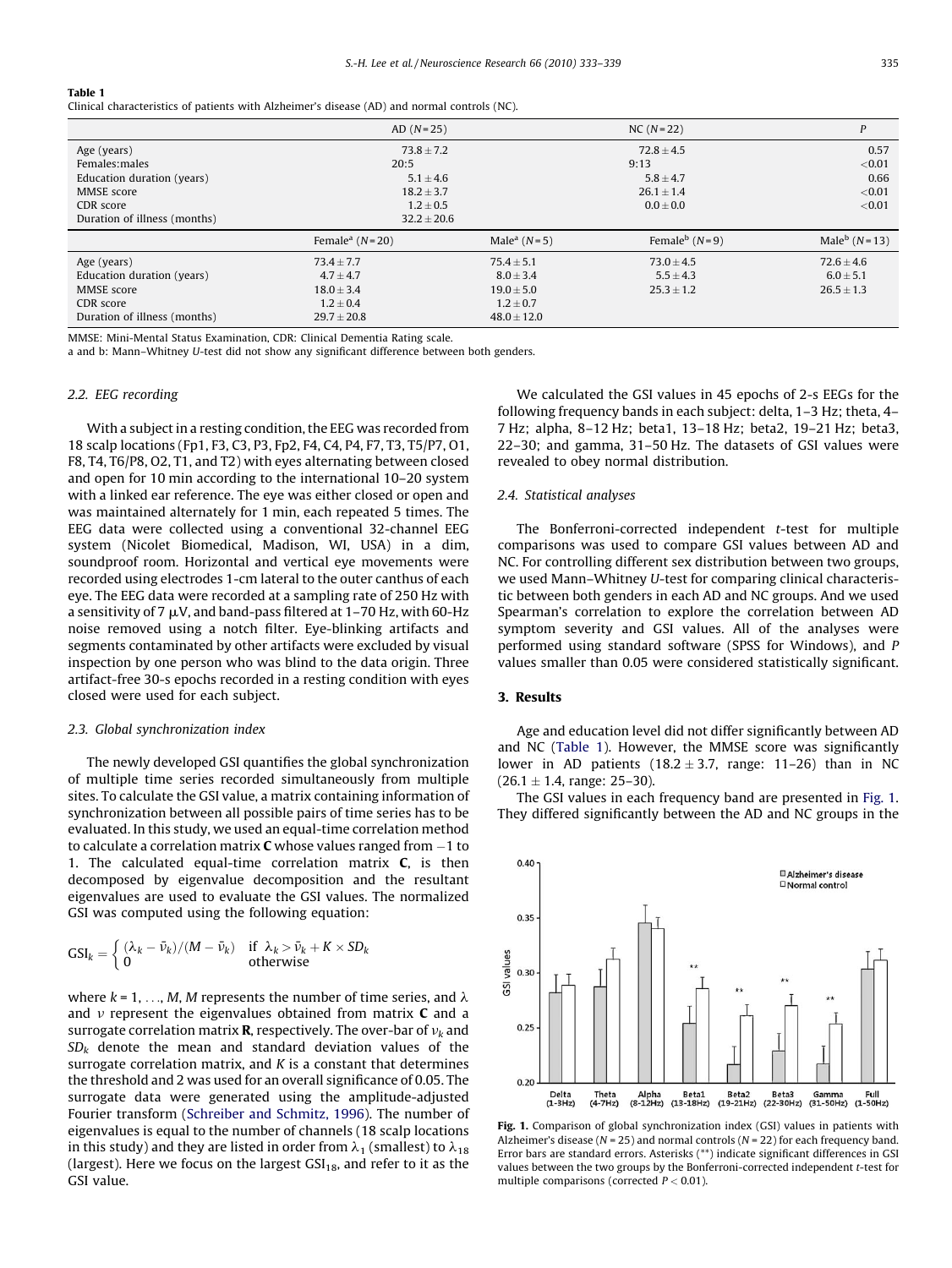<span id="page-3-0"></span>

Fig. 2. Scattered distribution of Mini-Mental Status Examination (MMSE) scores and global synchronization index (GSI) values of low beta (13-18 Hz) frequency band in (a) all subjects (N = 47, Spearman's  $\rho$  = 0.551, P = 0.000) and (b) AD patient group (N = 25, Spearman's  $\rho$  = 0.464, P = 0.020).



Fig. 3. Scattered distribution of Mini-Mental Status Examination (MMSE) scores and global synchronization index (GSI) values of gamma (31-50 Hz) frequency band in (a) all subjects (N = 47, Spearman's  $\rho$  = 0.549, P = 0.000) and (b) AD patient group (N = 25, Spearman's  $\rho$  = 0.511, P = 0.009).

beta1 (0.25  $\pm$  0.03 vs. 0.28  $\pm$  0.02, respectively; corrected P = 0.008), beta2  $(0.21 \pm 0.28 \text{ vs. } 0.26 \pm 0.03, \text{ corrected } P = 0.000), \text{ beta3}$  $(0.22 \pm 0.02 \text{ vs. } 0.27 \pm 0.02, \text{ corrected } P = 0.000), \text{ and gamma}$  $(0.21 \pm 0.03 \text{ vs. } 0.25 \pm 0.03, \text{ corrected } P = 0.000) \text{ bands (Fig. 1)}.$  $(0.21 \pm 0.03 \text{ vs. } 0.25 \pm 0.03, \text{ corrected } P = 0.000) \text{ bands (Fig. 1)}.$  $(0.21 \pm 0.03 \text{ vs. } 0.25 \pm 0.03, \text{ corrected } P = 0.000) \text{ bands (Fig. 1)}.$ 

We assessed the association between GSI values and the severity of the disease by estimating the Spearman's correlation  $(\rho)$  between GSI values and symptom severity (scores on the MMSE and CDR scales) for the entire cohort as well as for only the AD group. The MMSE scores of all participants (AD and NC,  $N = 47$ ) were positively correlated with GSI values in the beta1 ( $\rho$  = 0.551,  $P = 0.000$ , Fig. 2), beta2 ( $\rho = 0.539$ ,  $P = 0.000$ ), beta3 ( $\rho = 0.648$ ,  $P = 0.000$ ), and gamma ( $\rho = 0.549$ ,  $P = 0.000$ , Fig. 3) bands (Table 2). The CDR scores of all participants were negatively correlated with GSI values in the beta1 ( $\rho$  = -0.497, P = 0.000), beta2 ( $\rho$  = -0.625,  $P = 0.000$ ), beta3 ( $\rho = -0.700$ ,  $P = 0.000$ ), and gamma ( $\rho = -0.609$ ,  $P = 0.000$ ) bands (Table 2).

For AD patients only ( $N = 25$ ), the GSI values were negatively correlated with MMSE scores in the delta ( $\rho$  = -0.421, P = 0.036) band but positively correlated in the beta1 ( $\rho$  = 0.464, P = 0.020, Fig. 2) and gamma ( $\rho$  = 0.511, P = 0.009, Fig. 3) band (Table 3). The GSI values were positively correlated with CDR scores in the delta

## Table 2 Spearman's correlation between the global synchronization index (GSI) and scores on symptom severity scales (MMSE and CDR) in all subjects (AD patients and NC,  $N = 47$ ).

|                  | GSI-MMSE $(\rho)$ | P     | GSI-CDR $(\rho)$ | P     |
|------------------|-------------------|-------|------------------|-------|
| Delta $(1-3 Hz)$ | $-0.127$          | 0.397 | 0.099            | 0.509 |
| Theta $(4-7 Hz)$ | 0.197             | 0.184 | $-0.294$         | 0.045 |
| Alpha (8-12 Hz)  | 0.185             | 0.214 | $-0.144$         | 0.333 |
| Beta1 (13-18 Hz) | 0.551             | 0.000 | $-0.497$         | 0.000 |
| Beta2 (19-21 Hz) | 0.539             | 0.000 | $-0.625$         | 0.000 |
| Beta3 (22-30 Hz) | 0.648             | 0.000 | $-0.700$         | 0.000 |
| Gamma (31-50 Hz) | 0.549             | 0.000 | $-0.609$         | 0.000 |
| Full (1-50 Hz)   | 0.149             | 0.319 | $-0.162$         | 0.276 |

## Table 3

Spearman's correlation between the GSI and symptom severity scores in AD patients  $(N= 25)$ .

|                  | GSI-MMSE ( $\rho$ ) | P     | GSI-CDR $(\rho)$ | P     |
|------------------|---------------------|-------|------------------|-------|
| Delta $(1-3 Hz)$ | $-0.421$            | 0.036 | 0.591            | 0.002 |
| Theta $(4-7 Hz)$ | $-0.380$            | 0.061 | 0.338            | 0.098 |
| Alpha (8-12 Hz)  | 0.314               | 0.127 | $-0.201$         | 0.335 |
| Beta1 (13-18 Hz) | 0.464               | 0.020 | $-0.211$         | 0.312 |
| Beta2 (19-21 Hz) | 0.344               | 0.093 | $-0.361$         | 0.077 |
| Beta3 (22-30 Hz) | 0.343               | 0.093 | $-0.338$         | 0.098 |
| Gamma (31-50 Hz) | 0.511               | 0.009 | $-0.565$         | 0.003 |
| Full (1-50 Hz)   | 0.085               | 0.687 | $-0.023$         | 0.913 |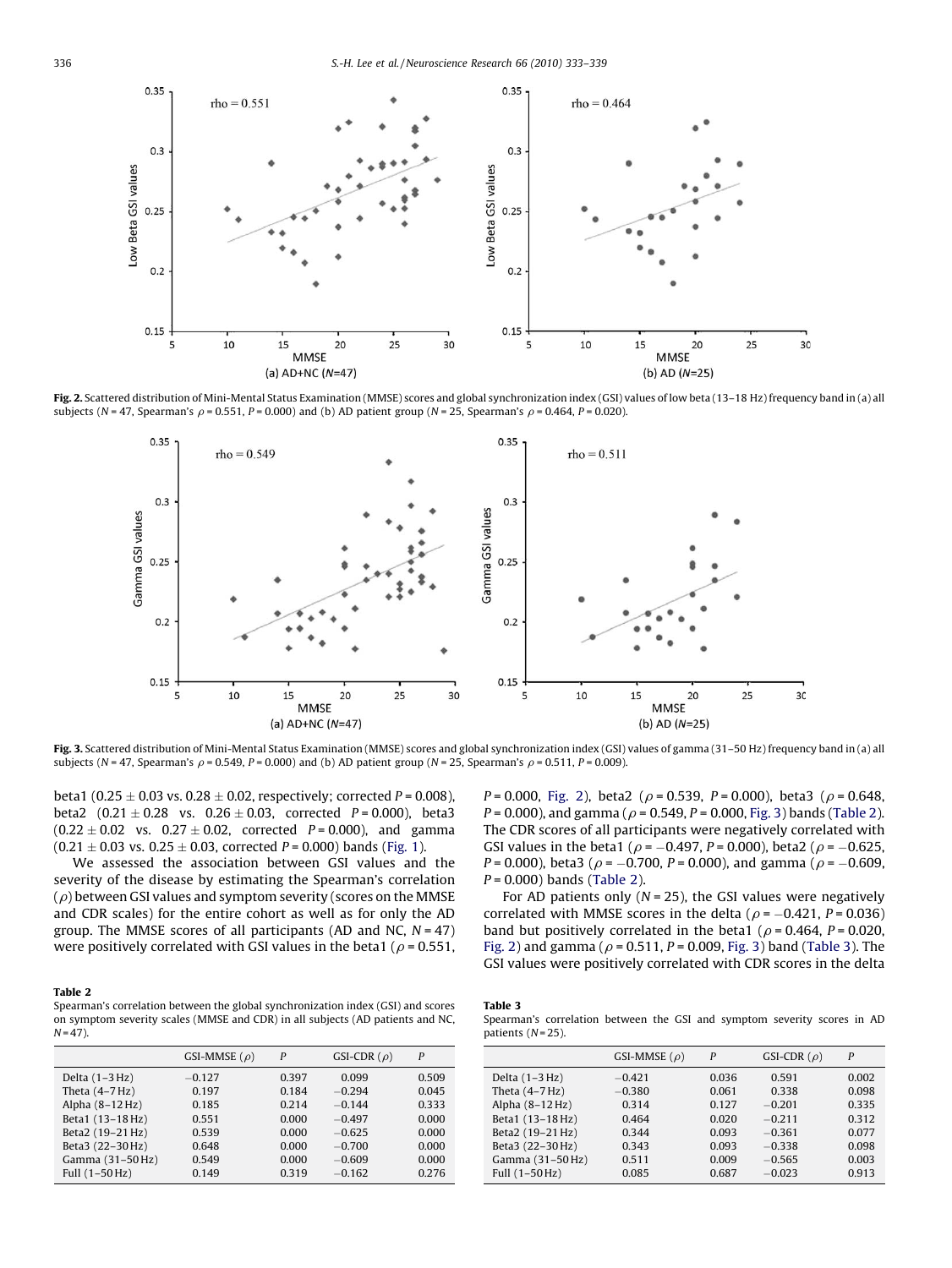band ( $\rho$  = 0.591, P = 0.002) but negatively correlated in the gamma  $(\rho = -0.565, P = 0.003)$  bands [\(Table 3\)](#page-3-0).

# 4. Discussion

Several methods have been successfully used to analyze the synchronization between multiple neural signals, including cluster analysis ([Stuart et al., 2005](#page-5-0)), graph theoretic analysis [\(Stam et al.,](#page-5-0) [2007\)](#page-5-0), multichannel phase synchronization ([Rudrauf et al., 2006\)](#page-5-0), and mixture-of-Gaussians analysis [\(Matsumoto et al., 2005\)](#page-5-0). However, each of these methods has limitations and gives only partial information about synchronization. The GSI proposed by [Li](#page-5-0) [et al. \(2007\)](#page-5-0) is a novel method that can quantify global synchronization of multiple time series recorded simultaneously from multiple sites by bringing together all the relevant information.

The present study investigated whether GSI values differed significantly between AD patients and age-matched NC, and whether any such differences were correlated with the severity of AD. We found that AD patients showed significantly decreased GSI values in the beta1, beta2, beta3, and gamma bands. Moreover, GSI values in the beta1, beta2, beta3, and gamma bands were significantly correlated with the MMSE and CDR scores.

The first major finding of our study is the decreased GSI value in the beta bands. This is similar to those of our previous study ([Park](#page-5-0) [et al., 2008\)](#page-5-0) obtained using the GFS method, showing that GFS values in AD patients were significantly decreased in the beta bands (beta1, beta2, and beta3 bands). Our results are also similar to those of [Koenig et al. \(2005\)](#page-5-0), who found that alpha- and betaband synchronization were lower in AD patients than in NC. [Stam](#page-5-0) [et al. \(2003\)](#page-5-0) found (using a different method—synchronization likelihood) a significant reduction in EEG synchronization of the beta band in AD patients, which was correlated with the severity of cognitive dysfunction as indicated by the MMSE score. However, they found no significant changes in the alpha, theta, delta, and gamma bands. They also suggested that the beta band has a special significance in AD, especially in the early stages of the disease ([Stam et al., 2003](#page-5-0)). The beta band has classically been related to excitatory activity and cognitive processes that deteriorate during AD ([Koenig et al., 2005\)](#page-5-0). Furthermore, beta spectral power has been shown to be decreased in AD patients, most prominently in central and parietal regions [\(Holschneider and Leuchter, 1995](#page-5-0)). In our study, there were significant correlations between the GSI value and symptom severity (scores on the MMSE and CDR scales) in the beta1, beta2, beta3, and gamma bands ([Fig. 2](#page-3-0), [Tables 2 and 3\)](#page-3-0). These findings suggest that decreased beta band synchronization reflects the specific pathology in AD.

Furthermore, in our study, GSI values in the gamma band differed significantly between AD patients and NC, and were also well correlated with the MMSE and CDR scores [\(Fig. 3](#page-3-0), [Tables 2 and](#page-3-0) [3](#page-3-0)). The importance of high-frequency synchronization for cognitive process has recently been emphasized by several studies ([Rodriguez et al., 1999; Tallon-Baudry and Bertrand, 1999; Csibra](#page-5-0) et al., 2000; Müller et al., 2000); the importance of gamma oscillations had previously been underestimated (compared to slower oscillations) due to their small amplitudes. However, it has been suggested that gamma-band EEG oscillations are associated with binding of multiple features of an object, and cognitive processes such as attention and memory, language, and motor functions [\(Singer and Gray, 1995; Lee et al., 2003](#page-5-0)). Furthermore, significant changes in gamma-band EEG activity were found in neuropsychiatric disorders including schizophrenia, attentiondeficit hyperactivity disorder, and AD [\(Herrmann and Demiralp,](#page-5-0) [2005\)](#page-5-0). Therefore, alteration of gamma-band neural oscillations during the course of brain disorders, particularly AD and MCI, is a critical issue in clinical neuroscience.

[Koenig et al. \(2005\)](#page-5-0) found that the GFS value in the gamma band was decreased in AD. They also found that the inter-individual variance in GFS values was much larger in the gamma band than in the other frequency bands, with there being no obvious differences in gamma-band GFS among the compared groups. Our data did not show any larger inter-individual variance in gamma-band GSI values compared to other frequency bands. We observed the reduced gamma-band synchronization and its correlation with symptom severity in AD patients. Furthermore, in the AD group, we observed more significant correlations in the gamma band rather than in the beta bands. Carefully, from our result at least, we can suggest the importance of gamma-band abnormality in AD pathology. Further researches are needed in this area.

[Koenig et al. \(2005\)](#page-5-0) also found that AD patients showed increased synchronization in the delta band, whereas we found that GSI values in the delta and theta bands were not lower in AD patients than in NC. However, in the AD group, we observed a significant correlation between GSI values in the delta and theta bands and symptom severity (scores on the MMSE and CDR scales). We also need to consider a previous report of reductions in activities in the delta and theta bands induced by long-term acetylcholinesterase-inhibitor therapy in AD patients ([Jelic et al.,](#page-5-0) [1998\)](#page-5-0). However, there have been conflicting findings concerning coherence in the delta and theta bands, with some studies finding a decreased coherence [\(Leuchter et al., 1992; Dunkin et al., 1993\)](#page-5-0) and others finding an increased coherence [\(Locatelli et al., 1998\)](#page-5-0). There is a general consensus that EEG power changes in AD begin in the theta band (increased) and then in the beta band (decreased), followed by the alpha band (decreased) [\(Huang et al., 2000\)](#page-5-0), with increased delta activity appearing later in the course of AD ([Huang](#page-5-0) [et al., 2000](#page-5-0)). The change in spectral power is not directly applicable to the change in synchronization. However, the previous results suggest that the stage of AD progression and medication effects could be important controlling factors in EEG synchronization studies. From previous studies showing decreased synchronization ([Koenig et al., 2005; Park et al., 2008](#page-5-0)) and increased Omega complexity [\(Yoshimura et al., 2004](#page-6-0)) in AD patients, we can assume that the interneuronal synchronization and loosening (complexity) are inversely related. For the anti-dementic drug effects, [Wack](#page-5-0)[ermann et al. \(1993\)](#page-5-0) and [Kondakor et al. \(1999\)](#page-5-0) reported a decrease in Omega complexity value after oral intake of a single dose of a nootropic drug, piracetam. It was interpreted as indicating that anti-dementic drug, piracetam, increased cooperativities and harmonization in brain function. If these nootropic effects are true, we can also assume that the powerful antidementic drugs (donepezil or galantamine) might increase EEG synchronization (increased harmonization) rather than decrease synchronization. Furthermore, we evaluated the GSI value of 6 AD patients (3 male and 3 female, mean age =  $72.3 \pm 6.5$  years, duration of illness =  $30.2 \pm 15.5$  months), before and after taking donepezil (mean dosage =  $12.5 \pm 5.5$  mg). Time duration between the measurements was  $6.2 \pm 4.5$  months. However we did not find any significant change on these values (delta,  $0.216 \pm 0.057$  vs.  $0.213 \pm 0.042$ ,  $P = 0.600$ ; theta,  $0.293 \pm 0.059$  vs.  $0.309 \pm 0.068$ ,  $P = 0.345$ ; alpha,  $0.410 \pm 0.086$  vs.  $0.369 \pm 0.087$ ,  $P = 0.116$ ; beta1,  $0.268 \pm 0.021$  vs.  $0.232 \pm 0.055$ ,  $P = 0.917$ ; beta2,  $0.232 \pm 0.034$  vs.  $0.227 \pm 0.046$ ,  $P = 0.600$ ; beta3,  $0.227 \pm 0.041$  vs.  $0.230 \pm 0.041$ ,  $P = 0.917$ ; gamma,  $0.224 \pm 0.057$  vs.  $0.230 \pm 0.041$ ,  $P = 0.173$ ; full,  $0.322 \pm 0.051$  vs.  $0.314 \pm 0.078$ ,  $P = 0.753$ ).

In conclusions, our results indicating decreased GSI value (decreased harmonization) in AD patients can be thought to reflect original neuropathological processing of AD rather than antidementic drug effect. In future study, the GSI changes of antidementic drugs with different mechanism of actions and their dosages effects would be an interesting research subjects. Also the time point of significant change of EEG dynamic should be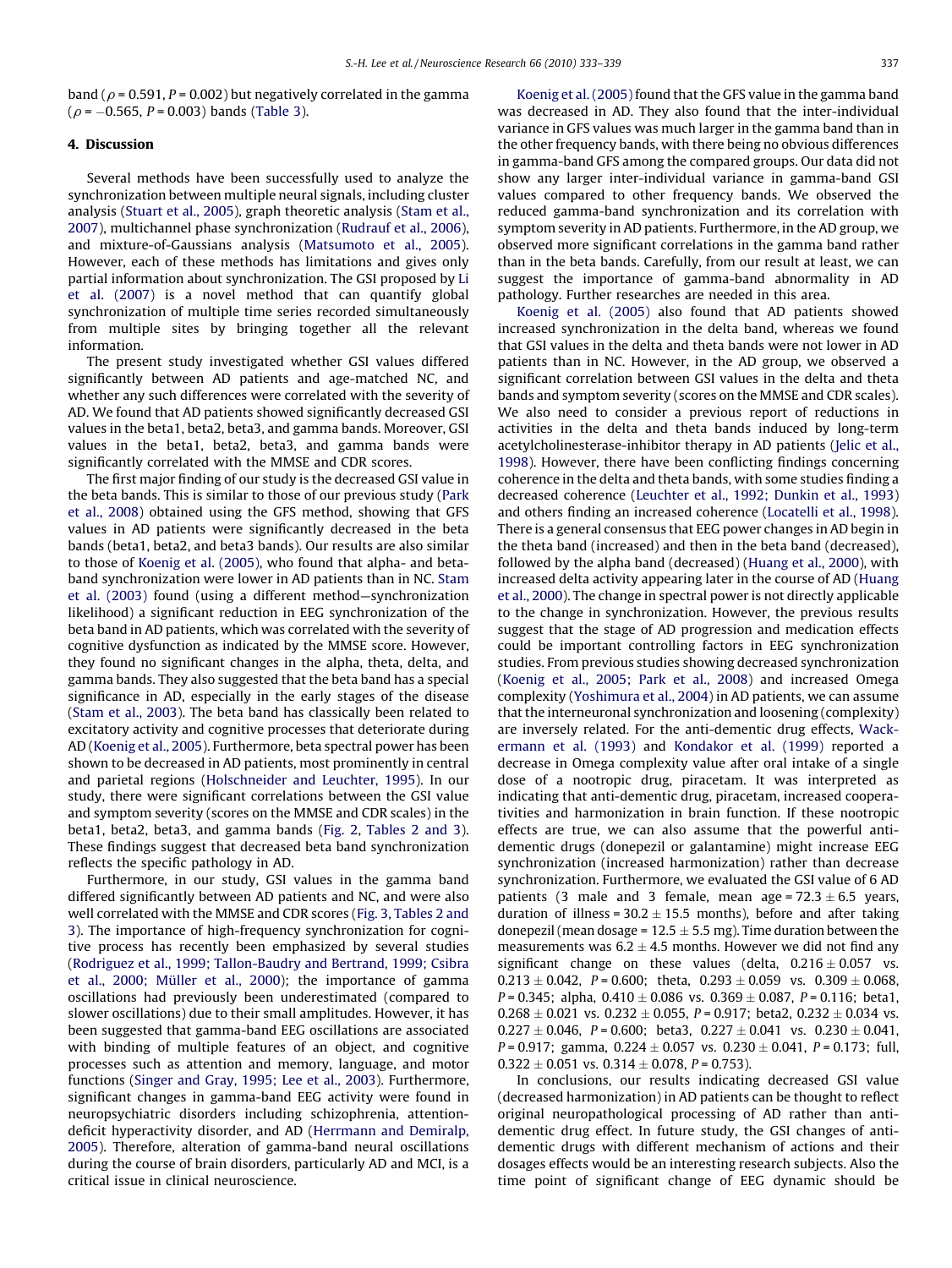<span id="page-5-0"></span>explored carefully because the cognitive symptoms of AD patients dose not response to anti-dementic drug so quickly.

It is hard to say that the GSI is a more sensitive method than GFS from results of this study. However it can be suggested that the GSI is another useful synchronization measurements for evaluating pathophysiology of AD patients. Further study would be needed to compare the usefulness among GSI, GFS, and other synchronization measurement with large sample size.

Our study was subject to several limitations. First, as mentioned above, we did not control for the possible confounding effects of anti-dementic drugs. Future studies of AD patients with and without pharmacological treatment are required to elucidate the extent to which such treatment impacts on EEG synchronization in AD brains. Second, our sample was relatively small, making additional studies with larger samples necessary to generalize our conclusions. Notwithstanding these limitations, one of the strengths of our study is that it is the first to apply the GSI method to AD.

Our results indicate that the GSI can be used to evaluate AD. We intend applying the GSI to AD patients both at rest and when they are performing cognitive tasks in order to assess whether EEG synchronization can be used for the early detection of AD patients with certain risk factors. We expect that novel methods for EEG analysis will help to improve the accuracy of early detection of AD (Musha et al., 2002; Stam et al., 2003; Koenig et al., 2005). In future, electrophysiological measures such as the GSI as well as neuroimaging and genetics techniques will form routine screening methods for the early detection of patients with cognitive impairments.

## Acknowledgements

This study was supported by a grant of the Korea Healthcare Technology R&D Project, Ministry for Health, Welfare & Family Affairs, Republic of Korea (no. A08-4117-A22023-08N1- 00010A).

## References

- Braak, H., Braak, E., 1991. Neuropathological stageing of Alzheimer-related changes. Acta Neuropathol. 82, 239–259.
- Brenner, R.P., Ulrich, R.F., Spiker, D.G., Sclabassi, R.J., Reynolds 3rd, C.F., Marin, R.S., Boller, F., 1986. Computerized EEG spectral analysis in elderly normal, demented and depressed subjects. Electroencephalogr. Clin. Neurophysiol. 64, 483– 492.
- Csibra, G., Davis, G., Spratling, M.W., Johnson, M.H., 2000. Gamma oscillations and object processing in the infant brain. Science 290, 1582–1585.
- Coben, L.A., Danziger, W.L., Storandt, M., 1985. A longitudinal EEG study of mild senile dementia of Alzheimer type: changes at 1 year and at 2.5 years. Electroencephalogr. Clin. Neurophysiol. 61, 101–112.
- Delbeuck, X., Van der Linden, M., Collette, F., 2003. Alzheimer's disease as a disconnection syndrome? Neuropsychol. Rev. 13, 79–92.
- Dunkin, J.J., Leuchter, A.F., Newton, T.F., Cook, I.A., 1993. Reduced EEG coherence in dementia: state or trait marker? Biol. Psychiatry 35, 870–879.
- Feldman, H.H., Jacova, C., 2005. Mild cognitive impairment. Am. J. Geriatr. Psychiatry 13, 645–655.
- Giaquinto, S., Nolfe, G., 1986. The EEG in the normal elderly: a contribution to the interpretation of aging and dementia. Electroencephalogr. Clin. Neurophysiol. 63, 540–546.
- Han, C., Jo, S.A., Jo, I., Kim, E., Park, M.H., Kang, Y., 2008. An adaptation of the Korean mini-mental state examination (K-MMSE) in elderly Koreans: demographic influence and population-based norms (the AGE study). Arch. Gerontol. Geriatr. 47, 302–310.
- Hardy, J.A., Mann, D.M., Wester, P., Winblad, B., 1986. An integrative hypothesis concerning the pathogenesis and progression of Alzheimer's disease. Neurobiol. Aging 7, 489–502.
- Herrmann, C.S., Demiralp, T., 2005. Human EEG gamma oscillations in neuropsychiatric disorders. Clin. Neurophysiol. 116, 2719–2733.
- Holschneider, D.P., Leuchter, A.F., 1995. Beta activity in aging and dementia. Brain Topogr. 8, 169–180.
- Huang, C., Wahlund, L., Dierks, T., Julin, P., Winblad, B., Jelic, V., 2000. Discrimination of Alzheimer's disease and mild cognitive impairment by equivalent EEG sources: a cross-sectional and longitudinal study. Clin. Neurophysiol. 111, 1961–1967.
- Hughes, J.R., Shanmugham, S., Wetzel, L.C., Bellur, S., Hughes, C.A., 1989. The relationship between EEG changes and cognitive functions in dementia: a study in a VA population. Clin. Electroencephalogr. 20, 77–85.
- Jelic, V., Dierks, T., Amberla, K., Almkvist, O., Winblad, B., Nordberg, A., 1998. Longitudinal changes in quantitative EEG during long-term tacrine treatment of patients with Alzheimer's disease. Neurosci. Lett. 254, 85–88.
- Jeong, J., 2004. EEG dynamics in patients with Alzheimer's disease. Clin. Neurophysiol. 115, 1490–1505.
- Jonkman, E.J., 1997. The role of the electroencephalogram in the diagnosis of dementia of the Alzheimer type: an attempt at technology assessment. Neurophysiol. Clin. 27, 211–219.
- Jung, H.T., Lee, S.H., Kim, J.N., Lee, K.J., Chung, Y.C., 2007. Quantitative electroencephalography and low resolution electromagnetic tomography imaging of Alzheimer's disease. Psychiatry Invest. 4, 31–37.
- Koenig, T., Lehmann, D., Saito, N., Kuginuki, T., Kinoshita, T., Koukkou, M., 2001. Decreased functional connectivity of EEG theta-frequency activity in firstepisode, neuroleptic-naïve patients with schizophrenia: preliminary results. Schizophr. Res. 50, 55–60.
- Koenig, T., Prichep, L., Dierks, T., Hubl, D., Wahlund, L.O., John, E.R., Jelic, V., 2005. Decreased EEG synchronization in Alzheimer's disease and mild cognitive impairment. Neurobiol. Aging 26, 165–171.
- Kondakor, I., Michel, C.M., Wackermann, J., Koenig, T., Tanaka, H., Peuvot, J., Lehmann, D., 1999. Single-dose piracetam effects on global complexity measures of human spontaneous multichannel EEG. Int. J. Psychophysiol. 34, 81–87.
- Kowalski, J.W., Gawel, M., Pfeffer, A., Barcikowska, M., 2001. The diagnostic value of EEG in Alzheimer disease: correlation with the severity of mental impairment. J. Clin. Neurophysiol. 18, 570–575.
- Lee, D.Y., Lee, K.U., Lee, J.H., Kim, K.W., Jhoo, J.H., Kim, S.Y., Yoon, J.C., Woo, S.I., Ha, J., Woo, J.I., 2004. A normative study of the CERAD neuropsychological assessment battery in the Korean elderly. J. Int. Neuropsychol. Soc. 10, 72–81.
- Lee, K.H., Williams, L.M., Breakspear, M., Gordon, E., 2003. Synchronous gamma activity: a review and contribution to an integrative neuroscience model of schizophrenia. Brain Res. Brain Res. Rev. 41, 57–78.
- Leuchter, A.F., Newton, T.F., Cook, I.A., Walter, D.O., Rosenberg-Thompson, S., Lachenbruch, P.A., 1992. Changes in brain functional connectivity in Alzheimer-type and multi-infarct dementia. Brain 115, 1543–1561.
- Li, X., Cui, D., Jiruska, P., Fox, J.E., Yao, X., Jefferys, J.G., 2007. Synchronization measurement of multiple neuronal populations. J. Neurophysiol. 98, 3328– 3341.
- Locatelli, T., Cursi, M., Liberati, D., Franceschi, M., Comi, G., 1998. EEG coherence in Alzheimer's disease. Electroencephalogr. Clin. Neurophysiol. 106, 229–237.
- Matsumoto, N., Okada, M., Sugase-Miyamoto, Y., Yamane, S., Kawano, K., 2005. Population dynamics of face-responsive neurons in the inferior temporal cortex. Cereb. Cortex 15, 1103–1112.
- Müller, M.M., Gruber, T., Keil, A., 2000. Modulation of induced gamma band activity in the human EEG by attention and visual information processing. Int. J. Psychophysiol. 38, 283–299.
- Musha, T., Asada, T., Yamashita, F., Kinoshita, T., Chen, Z., Matsuda, H., Uno, M., Shankle, W.R., 2002. A new EEG method for estimating cortical neuronal impairment that is sensitive to early stage Alzheimer's disease. Clin. Neurophysiol. 113, 1052–1058.
- Park, Y.M., Che, H.J., Im, C.H., Jung, H.T., Bae, S.M., Lee, S.H., 2008. Decreased EEG synchronization and its correlation with symptom severity in Alzheimer's disease. Neurosci. Res. 62, 112–117.
- Pijnenburg, Y.A., van der Made, Y., van Cappellen van Walsum, A.M., Knol, D.L., Scheltens, P., Stam, C.J., 2004. EEG synchronization likelihood in mild cognitive impairment and Alzheimer's disease during a working memory task. Clin. Neurophysiol. 115, 1332–1339.
- Rodriguez, E., George, N., Lachaux, J.P., Martinerie, J., Renault, B., Varela, F.J., 1999. Perception's shadow: long-distance synchronization of human brain activity. Nature 397, 430–433.
- Rudrauf, D., Douiri, A., Kovach, C., Lachaux, J.P., Cosmelli, D., Chavez, M., Adam, C., Renault, B., Martinerie, J., Le Van Quyen, M., 2006. Frequency flows and the time-frequency dynamics of multivariate phase synchronization in brain signals. Neuroimage 31, 209–227.
- Schreiber, T., Schmitz, A., 1996. Improved surrogate data for nonlinearity tests. Phys. Rev. Lett. 77, 635–638.
- Singer, W., Gray, C.M., 1995. Visual feature integration and the temporal correlation hypothesis. Annu. Rev. Neurosci. 18, 555–586.
- Stam, C.J., van der Made, Y., Pijnenburg, Y.A., Scheltens, P., 2003. EEG synchronization in mild cognitive impairment and Alzheimer's disease. Acta Neurol. Scand. 108, 90–96.
- Stam, C.J., Jones, B.F., Nolte, G., Breakspear, M., Scheltens, P., 2007. Small-world networks and functional connectivity in Alzheimer's disease. Cereb. Cortex 17, 92–99.
- Stuart, L., Walter, M., Borisyuk, R., 2005. The correlation grid: analysis of synchronous spiking in multi-dimensional spike train data and identification of feasible connection architectures. Biosystems 79, 223–233.
- Sunderland, T., Hampel, H., Takeda, M., Putnam, K.T., Cohen, R.M., 2006. Biomarkers in the diagnosis of Alzheimer's disease: are we ready? J. Geriatr. Psychiatry Neurol. 19, 172–179.
- Tallon-Baudry, C., Bertrand, O., 1999. Oscillatory gamma activity in humans and its role in object representation. Trends Cogn. Sci. 3, 151–162.
- Wackermann, J., Lehmann, D., Dvorak, I., Michel, C.M., 1993. Global dimensional complexity of multi-channel EEG indicates change of human brain functional